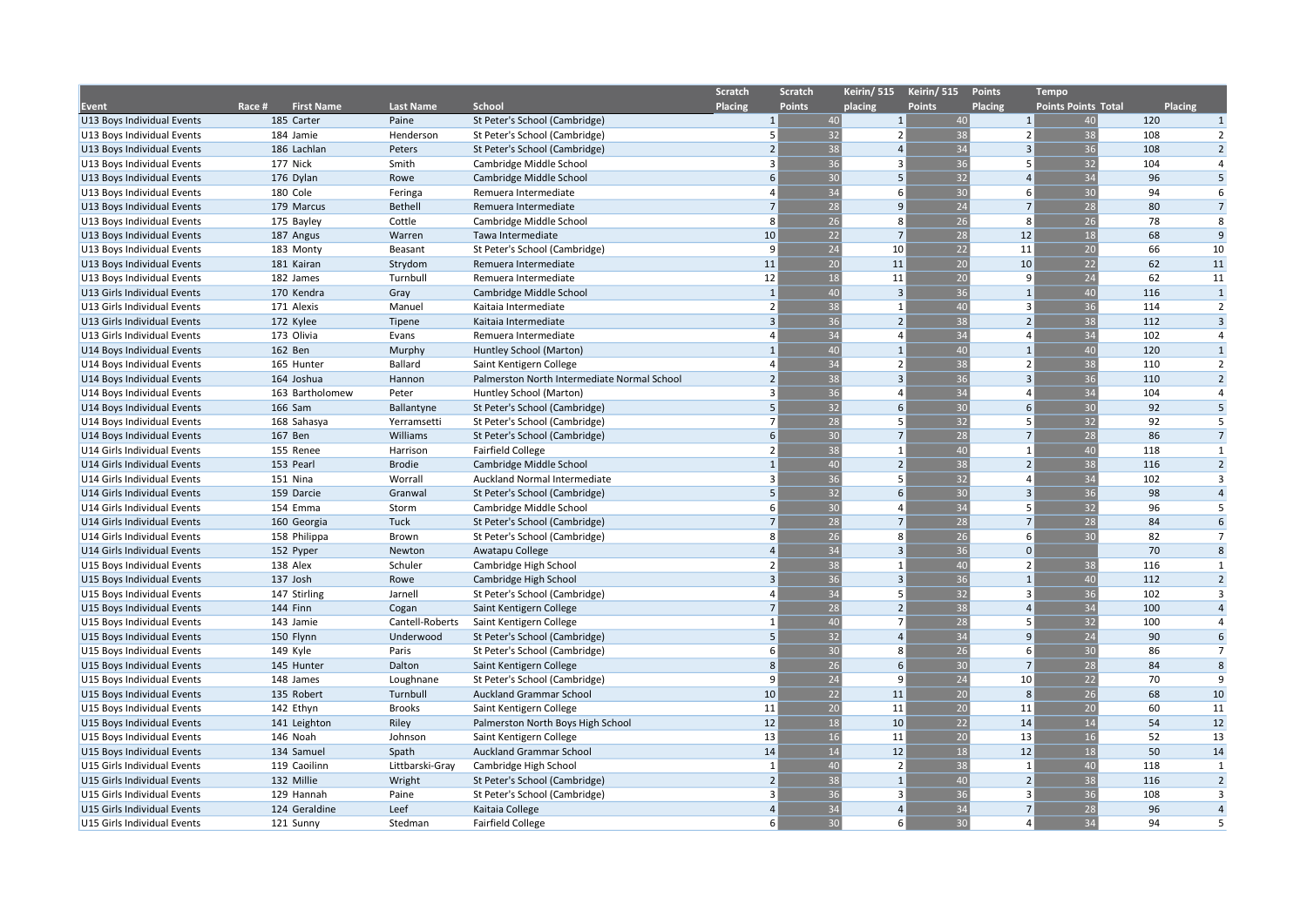| U15 Girls Individual Events                               | 133 Ame'lie May Lee     | Wood                     | <b>Tauhara College</b>                               | 5                        | 32               | $\overline{7}$    | 28              | 6 <sup>1</sup> | 30       | 90             | 6                    |
|-----------------------------------------------------------|-------------------------|--------------------------|------------------------------------------------------|--------------------------|------------------|-------------------|-----------------|----------------|----------|----------------|----------------------|
| U15 Girls Individual Events                               | 128 Olive-Rose          | Gofton                   | St Peter's School (Cambridge)                        | 9                        | 24               | 5                 | 32              | 5              | 32       | 88             | $\overline{7}$       |
| U15 Girls Individual Events                               | 125 Millie              | Donald                   | Kapiti College                                       | $7\overline{ }$          | 28               | 9                 | 24              | 9              | 24       | 76             | 8                    |
| U15 Girls Individual Events                               | 131 Gaby                | Taylor                   | St Peter's School (Cambridge)                        | 8                        | 26               | 8                 | 26              | 10             | 22       | 74             | 9                    |
| U15 Girls Individual Events                               | 120 Maddison            | Rush                     | Epsom Girls Grammar School                           | 10                       | 22               | 10                | 22              | 8              | 26       | 70             | 10                   |
| U15 Girls Individual Events                               | 118 Danielle            | D'Ath                    | Cambridge High School                                | 11                       | 20               | 9                 | 24              | 12             | 18       | 62             | 11                   |
| U15 Girls Individual Events                               | 130 Boh                 | Ritchie                  | St Peter's School (Cambridge)                        | 12                       | 18               | 9                 | 24              | 13             | 16       | 58             | 12                   |
| U15 Girls Individual Events                               | 116 Sienna              | Lushkott                 | Baradene College of the Sacred Heart                 | $\Omega$                 |                  | 10                | 22              | 11             | 20       | 42             | 13                   |
| U16 Boys Individual Events                                | 90 Nate                 | <b>Boness</b>            | Auckland Grammar School                              |                          | 40               | $\overline{1}$    | 40              | $\overline{2}$ | 38       | 118            | $\mathbf{1}$         |
| U16 Boys Individual Events                                | 109 Ryan                | Hansen                   | St Peter's School (Cambridge)                        | $\overline{3}$           | 36               | $\overline{2}$    | 38              | $\mathbf{1}$   | 40       | 114            | $\overline{2}$       |
| U16 Boys Individual Events                                | 111 Frankie             | Wright                   | St Peter's School (Cambridge)                        | $\overline{\phantom{0}}$ | 38               | $\overline{3}$    | 36              | $\overline{3}$ | 36       | 110            | $\overline{3}$       |
| U16 Boys Individual Events                                | 108 Kane                | Foster                   | St Peter's School (Cambridge)                        | 5                        | 32               | 5                 | 32              | $\overline{a}$ | 34       | 98             | $\overline{4}$       |
| U16 Boys Individual Events                                | 89 Lucas                | <b>Bhimy</b>             | <b>Auckland Grammar School</b>                       | $\overline{4}$           | 34               | 6                 | 30              | 5              | 32       | 96             | 5                    |
| U16 Boys Individual Events                                | 96 Ethan                | Hart                     | Cambridge High School                                | 13                       | 16               | $\overline{a}$    | 34              | $\overline{7}$ | 28       | 78             | 6                    |
| U16 Boys Individual Events                                | 95 Jack                 | Eva                      | Cambridge High School                                | 9                        | $\overline{24}$  | 10                | 22              | 6              | 30       | 76             | $\overline{7}$       |
| U16 Boys Individual Events                                | 100 Harrison            | Craw                     | Palmerston North Boys High School                    | $\overline{7}$           | 28               | 7                 | 28              | 12             | 18       | 74             | 8                    |
| U16 Boys Individual Events                                | <b>110 Luka</b>         | Moran                    | St Peter's School (Cambridge)                        | 6                        | 30               | 10                | 22              | 13             | 16       | 68             | $\overline{9}$       |
| U16 Boys Individual Events                                | 94 Zane                 | Wyllie                   | Auckland Grammar School                              | 12                       | 18               | 10                | 22              | 9              | 24       | 64             | 10                   |
| U16 Boys Individual Events                                | 102 Jack                | Norden                   | Sacred Heart College (Akld)                          | 10                       | 22               | 11                | 20              | 10             | 22       | 64             | 10                   |
| U16 Boys Individual Events                                | 112 Ben                 | Bowen                    | Takapuna Grammar School                              | 14                       | 14               | 10                | 22              | 8              | 26       | 62             | 12                   |
| U16 Boys Individual Events                                | 93 Christian            | Scarlett                 | <b>Auckland Grammar School</b>                       | 15                       | 12               | 11                | 20              | 11             | 20       | 52             | 13                   |
| U16 Boys Individual Events                                | 101 Ta                  | Craw                     | Palmerston North Boys High School                    | 8                        | 26               | 8                 | 26              |                |          | 52             | 13                   |
| U16 Boys Individual Events                                | 92 Bernard              | Pawson                   | Auckland Grammar School                              | 16                       | 10               | 11                | 20              | 14             | 14       | 44             | 15                   |
| U16 Boys Individual Events                                | 104 Benjamin            | Stewart                  | Saint Kentigern College                              | 17                       |                  | 9                 | 24              | 15             | 12       | 44             | 15                   |
| U16 Boys Individual Events                                | 99 Alex                 | Foden                    | <b>Onslow College</b>                                | 16                       | 10               | 11                | 20              | 16             | 10       | 40             | 17                   |
| U16 Boys Individual Events                                | <b>107 Gus</b>          | Challis                  | St Peter's School (Cambridge)                        | 17                       |                  | 10                | 22              | 17             |          | 38             | 18                   |
| U16 Boys Individual Events                                | 113 Jack                | Gerken                   | Takapuna Grammar School                              | 18                       |                  | 10                | $\overline{22}$ | 18             |          | 34             | 19                   |
| U16 Boys Individual Events                                | 91 Quinn                | Gardiner-Hall            | Auckland Grammar School                              | 11                       | 20 <sup>°</sup>  |                   |                 |                |          | 20             | 20                   |
| U16 Boys Individual Events                                | 114 Dan                 | McClune                  | Takapuna Grammar School                              | 18                       | $6 \overline{6}$ |                   |                 |                |          | 6              | 21                   |
|                                                           | 115 Edward              |                          |                                                      | 19                       |                  |                   |                 |                |          | $\overline{a}$ | 22                   |
| U16 Boys Individual Events<br>U16 Girls Individual Events | 88 Mackenzie            | Sims<br><b>Barnett</b>   | Westlake Boys High School<br>Waikato Diocesan School | $\mathbf{1}$             | 40               | $\overline{2}$    | 38              | 1              | 40       | 118            | $\mathbf{1}$         |
| U16 Girls Individual Events                               | 86 Jodie                | Blackwood                |                                                      | $\overline{2}$           | 38               | $\mathbf{1}$      | 40              | $\overline{2}$ | 38       | 116            | $\overline{2}$       |
|                                                           |                         |                          | Takapuna Grammar School                              | $\overline{3}$           | 36               | $\overline{a}$    | 34              | $\overline{3}$ | 36       | 106            | $\overline{3}$       |
| U16 Girls Individual Events                               | 77 Georgia              | Mitchell                 | Cambridge High School                                | $\Delta$                 | 34               | $\overline{3}$    | 36              | $\overline{a}$ | 34       | 104            | $\overline{4}$       |
| U16 Girls Individual Events                               | 80 Ava                  | Maddison                 | Epsom Girls Grammar School                           | 10                       | 22               | 5                 | 32              | $\overline{5}$ | 32       | 86             | 5                    |
| U16 Girls Individual Events                               | 75 Sophia               | Hyland                   | Baradene College of the Sacred Heart                 | $\overline{7}$           | 28               | $\overline{7}$    |                 | $\overline{7}$ |          |                |                      |
| U16 Girls Individual Events                               | 79 Leila                | Daniels                  | Epsom Girls Grammar School                           | 8                        | 26               | 8                 | 28<br>26        | 8              | 28<br>26 | 84<br>78       | 6<br>$7\overline{ }$ |
| U16 Girls Individual Events                               | 83 Madeline<br>82 Elena | <b>Ballard</b><br>Worral | Saint Kentigern College                              |                          | $\overline{24}$  | 6                 | 30              | q              | 24       | 78             | $\overline{7}$       |
| U16 Girls Individual Events                               |                         |                          | Epsom Girls Grammar School                           | 6                        | 30               | 9                 | 24              | 10             | 22       | 76             | 9                    |
| U16 Girls Individual Events                               | 76 Caitlin              | Cotter                   | Cambridge High School                                | 11                       | 20               | $\mathbf{q}$      | 24              | 11             | 20       | 64             | 10                   |
| U16 Girls Individual Events                               | 81 Hannah               | Mead                     | Epsom Girls Grammar School                           | 5                        | 32               |                   |                 | 6              | 30       | 62             | 11                   |
| U16 Girls Individual Events                               | 85 Christina            | Scott                    | St Peter's School (Cambridge)                        | 3                        |                  |                   |                 |                |          |                |                      |
| U17 Boys Individual Events                                | 65 Wilson               | Hannon                   | Palmerston North Boys High School                    |                          | 36               | 3<br>$\mathbf{1}$ | 36              | $\overline{1}$ | 40       | 112            | 1                    |
| U17 Boys Individual Events                                | 68 Hamish               | <b>Banks</b>             | St Peter's School (Cambridge)                        | 5                        | $\overline{32}$  |                   | 40              | $\overline{2}$ | 38       | 110            | $\overline{2}$       |
| U17 Boys Individual Events                                | 57 Austin               | Norwell                  | <b>Auckland Grammar School</b>                       | $\overline{\phantom{a}}$ | 38               | $\overline{a}$    | 34              | $\overline{3}$ | 36       | 108            | $\overline{3}$       |
| U17 Boys Individual Events                                | 59 Maui                 | Morrison                 | Cambridge High School                                |                          | 40               | 5                 | 32              | $\overline{a}$ | 34       | 106            | $\overline{4}$       |
| U17 Boys Individual Events                                | 70 Paul                 | Rettkowicz               | St Peter's School (Cambridge)                        |                          | 34               | $\overline{2}$    | 38              | q              | 24       | 96             | 5                    |
| U17 Boys Individual Events                                | 73 Benjamin             | Westenberg               | Tauranga Boys' College                               | 6                        | 30               | $\overline{7}$    | 28              | 6              | 30       | 88             | 6                    |
| U17 Boys Individual Events                                | 58 Kehan                | Cronje                   | Cambridge High School                                | 8                        | 26               | 6                 | 30              | $\overline{7}$ | 28       | 84             | $\overline{7}$       |
| U17 Boys Individual Events                                | 66 Connor               | Te Rito                  | Sacred Heart College (Akld)                          | $\overline{7}$           | 28               | 8                 | 26              | 8              | 26       | 80             | 8                    |
| U17 Boys Individual Events                                | 72 Hugo                 | Johnson                  | Takapuna Grammar School                              | q                        | 24               |                   |                 | 5              | 32       | 56             | 9                    |
| U17 Boys Individual Events                                | 71 Sean                 | Watkins                  | St Peter's School (Cambridge)                        | 10                       | 22               | 8                 | 26              |                |          | 48             | 10                   |
| U17 Girls Individual Events                               | 48 Seana                | Gray                     | Cambridge High School                                | $\mathbf{1}$             | 40               | $\mathbf{1}$      | 40              | 1              | 40       | 120            | 1                    |